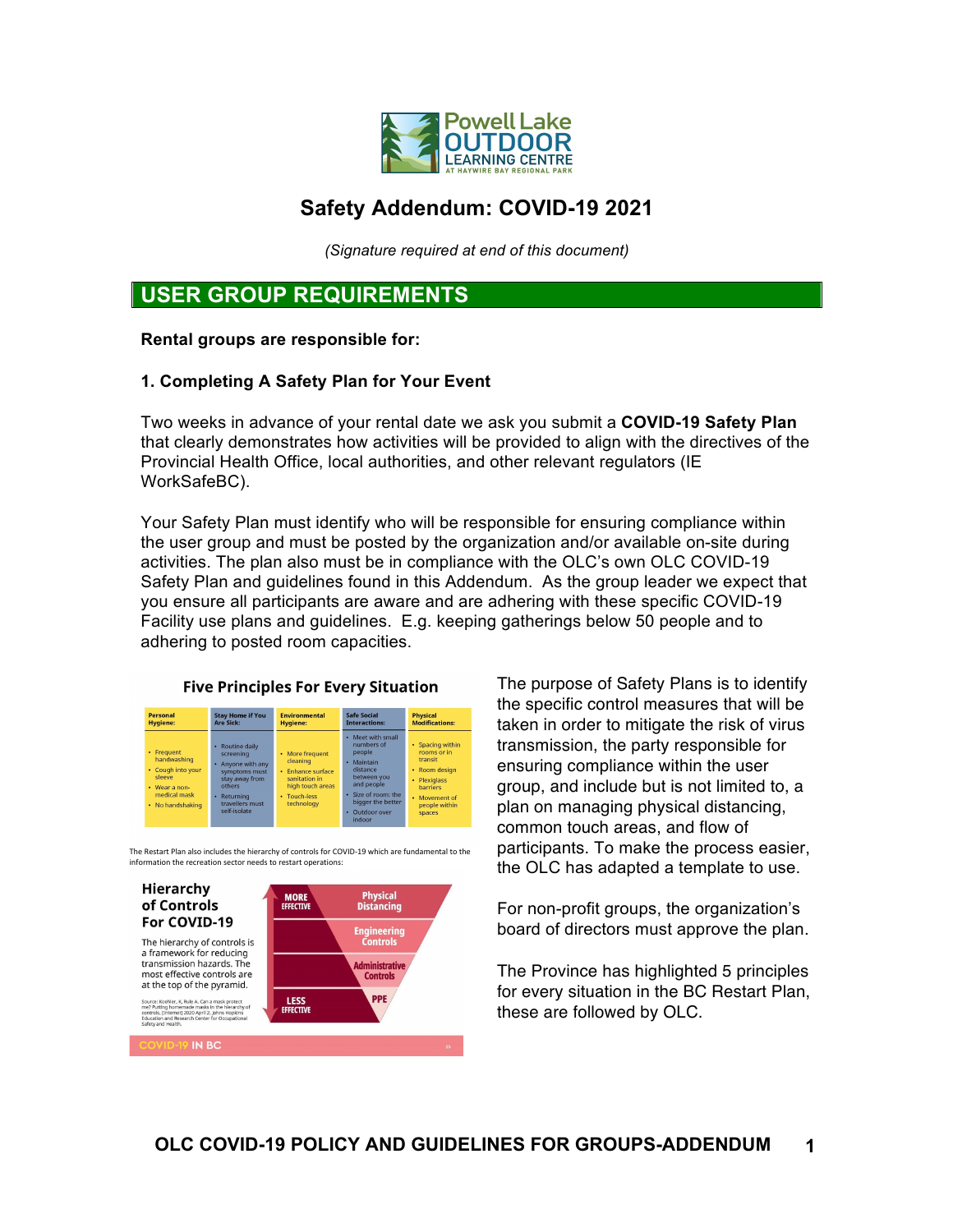#### **2. Completing a rental agreement with SD 47**

This will include and providing all required documents including comprehensive liability insurance prior to utilizing the facility for organized activity.

# **OLC COVID-19 SAFETY PLAN**

It is our expectation that User Groups develop their own COVID Safety Plans that include the following considerations (Source OLC COVID Safety Plan).

#### **Before guests arrive, Group Leaders will:**

- 1. Post signs:
	- 1. Those who may have been exposed to COVID-19 may not enter;
	- 2. http://www.bccdc.ca/health-professionals/clinical-resources/covid-19 care/signage-
- 2. Work with OLC STAFF to install barriers where workers can't keep physically distant form co-workers, or others.
- 3. Ensure one non-shared space is reserved when allocating rooms as isolation in the case someone becomes ill during the event.
- 4. Ensure guests are healthy when they arrive by sharing this link https://bc.thrive.health/covid19/en Direct all guests to take it, and self-exclude if they have any symptoms
- 5. Group Leader must read and be familiar with this policy and the Centres COVID Safety Plan and specific COVID-19 Facility Guidelines
- 6. Two-weeks prior Group Leader must submit to their COVID Safety Plan developed for their operations

#### **When guests arrive, Group Leaders will:**

- 1. Have each attendee complete a waiver and register their attendance; ONLY registered guests may be onsite.
- 2. Identify and communicate rules and guidelines through training and signage for how guests or their staff should conduct themselves.
- 3. Implement the rapid response plan if a guest starts feeling symptoms by:
	- $\checkmark$  Immediately isolating the attendee from others;
	- $\checkmark$  Cleaning and disinfecting all surfaces that may have come into contact with the symptomatic guest;
	- $\checkmark$  Requiring hand hygiene and masking of the symptomatic guest;
	- $\checkmark$  The quest must isolate as soon as possible.
- 4. Encourage guests to wash their hands or use hand sanitizer with at least 60% alcohol content when entering and leaving the premises, before meals etc.
	- $\checkmark$  Provide hand sanitizer stations in the Lodge and any other common areas.
	- $\checkmark$  Self-serve coffee/tea is suspended until further notice. Guest fridge if being used should be shut OFF and is not to be used
- 5. Ensure guests follow building occupancy and capacity limitations:
	- Sleeping Cabins: Ensure beds are at least 2 metres apart, and headto-toe. Use temporary barriers between beds, such as curtains. Capacity: 5

### **OLC COVID-19 POLICY AND GUIDELINES FOR GROUPS-ADDENDUM 2**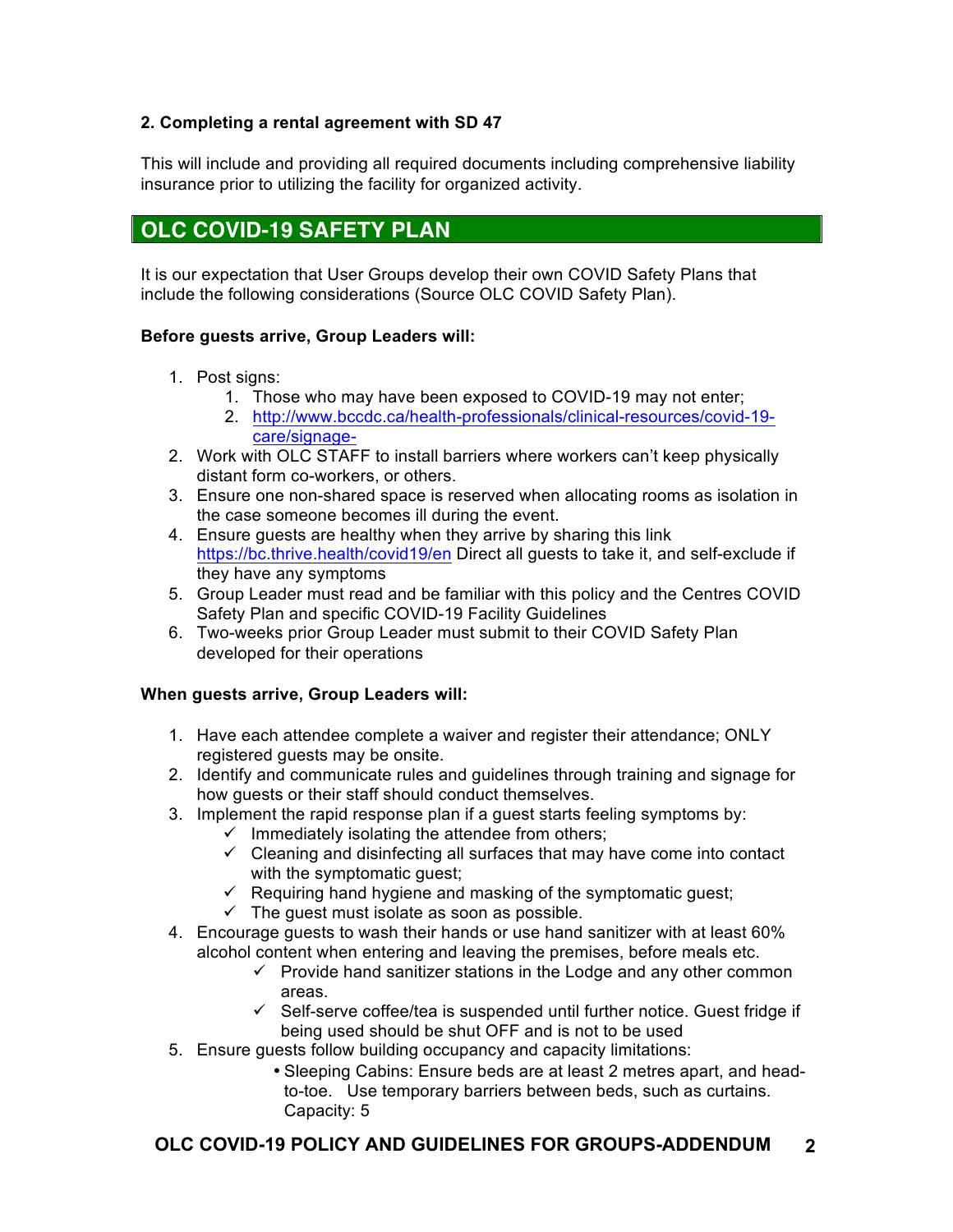- Main Lodge Capacity: 35, only greater if group is one cohort
- Cabin 7 Classroom Capacity: When Used as Sleeping: 4, otherwise 12
- 6. Promote effective cleaning and hygiene practices by making guests aware of the location of all hand washing locations onsite. Work with OLC to increase daily cleaning and disinfection of common areas and surfaces. Pay particular attention to doorknobs, light switches, counters, washrooms and other high touch surfaces.
- 7. Wear a mask if maintaining a 2 meter distance is not possible indoors or outdoors.

#### **Food Service Specific Guidelines**

- Service of food should only be done by having OLC staff serve guest directly in a file-by fashion (no "self-serve" buffets or "family-style" meals).
- Wait staff, servers and food handlers who work without a physical barrier between them and others when a two metre distance cannot be maintained should wear a non-medical mask.
- Staff should perform hand hygiene frequently.
- The frequency of cleaning and disinfection of frequently handled items should be enhanced.
- Any items (e.g. chairs, tables) provided for guest use must be cleaned and disinfected, after each rental.
- Do not supply shared table condiments (salt and pepper shakers, ketchup, hot sauce, etc.).
	- o Use single serve items or have servers dispense upon request.
	- o Food items, including beverages and condiments, should be served to guests by OLC staff.
- Do not pre-set tables with plates, napkins, glasses, and utensils and cutlery.
- Use rolled silverware. The person rolling and placing the silverware must follow good hand hygiene practices.
- Requiate the flow patterns of people through the line with designated "in" and "out" areas.
	- $\circ$  Place hand sanitizer with at least 60% alcohol content at the start of the line.
	- $\circ$  Prevent line-ups wherever possible by calling up certain tables at a time. Where line-ups are unavoidable, ensure that guests maintain physical distancing while waiting in line.
	- o Provide markers for physical distancing in the service line-up. Keep lineups at least two metres away from dining areas.
- Arrange tables and chairs so that a two-metre distance is maintained between the outer perimeter of chairs at each dining table.
- Aisles should be wide enough to allow room for people to maintain physical distancing.
- One-way traffic flow shall be maintained through the dining hall to help maintain distancing.
- After each meal, thoroughly clean and disinfect each chair and table.
- Each guest shall occupy only one seat per meal, in order to minimize multiple persons using the same chairs etc.